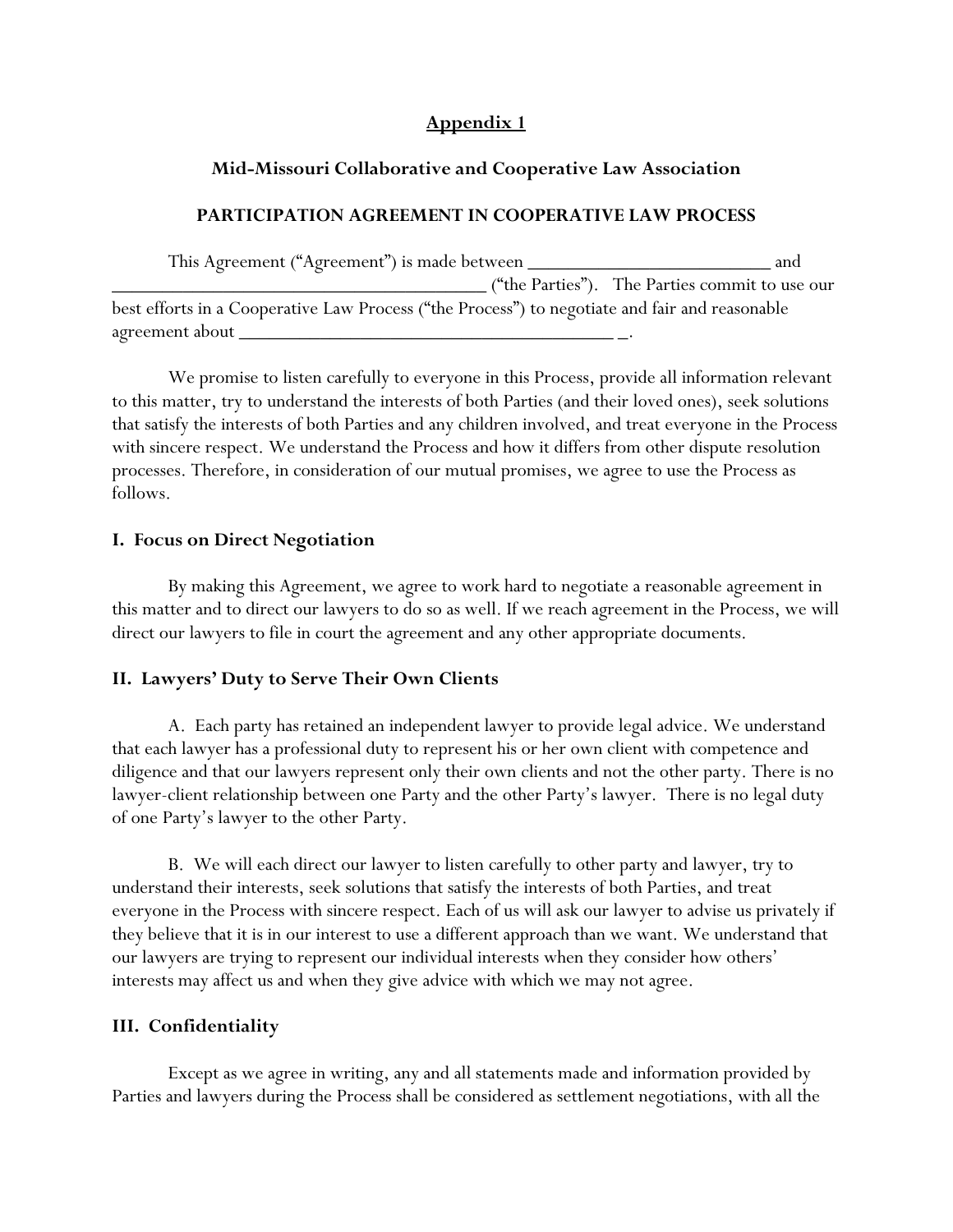confidentiality protections provided by law. We agree to broaden this confidentiality protection by precluding the use of any statement or information for any purpose to the extent allowed by law except as follows. Statements or information cannot be protected as confidential if they (a) assist a criminal or fraudulent act, or (b) give reasonable cause to suspect that a child has been or may be subjected to abuse or neglect. In addition, evidence of a fact disclosed in negotiation that is independently discoverable outside of negotiations is admissible. We agree to be barred and to refrain from disclosing any statement made by any party and from requesting the testimony of any party with regard to statements made during the Process, except as provided above or as we later agree in writing.

#### **IV. Full Disclosure and Information Exchange**

We agree to completely and honestly disclose all relevant documents and information in this matter. At least three days before our first meeting in the Process, we shall each provide to the other the following statements notarized under oath: (1) Statement of Marital and Non-Marital Property and Liabilities, (2) Income and Expense Statement, and (3) copies of any existing documents that substantiate each answer made. After the first meeting, we will give complete responses within agreed upon time deadlines to all requests for other relevant documents and information. Relevant information is information needed to make an informed decision. (In other words, we agree to provide all information that we would want to know if in the other party's position.) We shall not take advantage of each other or of miscalculations or inadvertent mistakes of fact or law. If we or our lawyers discover such miscalculations or other mistakes, we will promptly inform each other and direct our lawyers to do the same.

#### **V. Maintaining a Fair and Reasonable Environment During the Process**

At the beginning of the Process, we will negotiate interim arrangements to maintain a fair and reasonable environment while we negotiate in the Process. We may agree to submit temporary agreements to court. We will begin the Process by discussing the need for interim agreements to achieve the following goals:

A. Ensure frequent and meaningful contact between parents and children;

B. Ensure adequate financial support for the care of the children;

C. Refrain from transferring, encumbering, concealing or in any way disposing of any property, except in the usual course of business or for the necessities of life and then with a full accounting, if requested;

D. Refrain from harassing, abusing, molesting or disturbing the peace of each other or of any child; and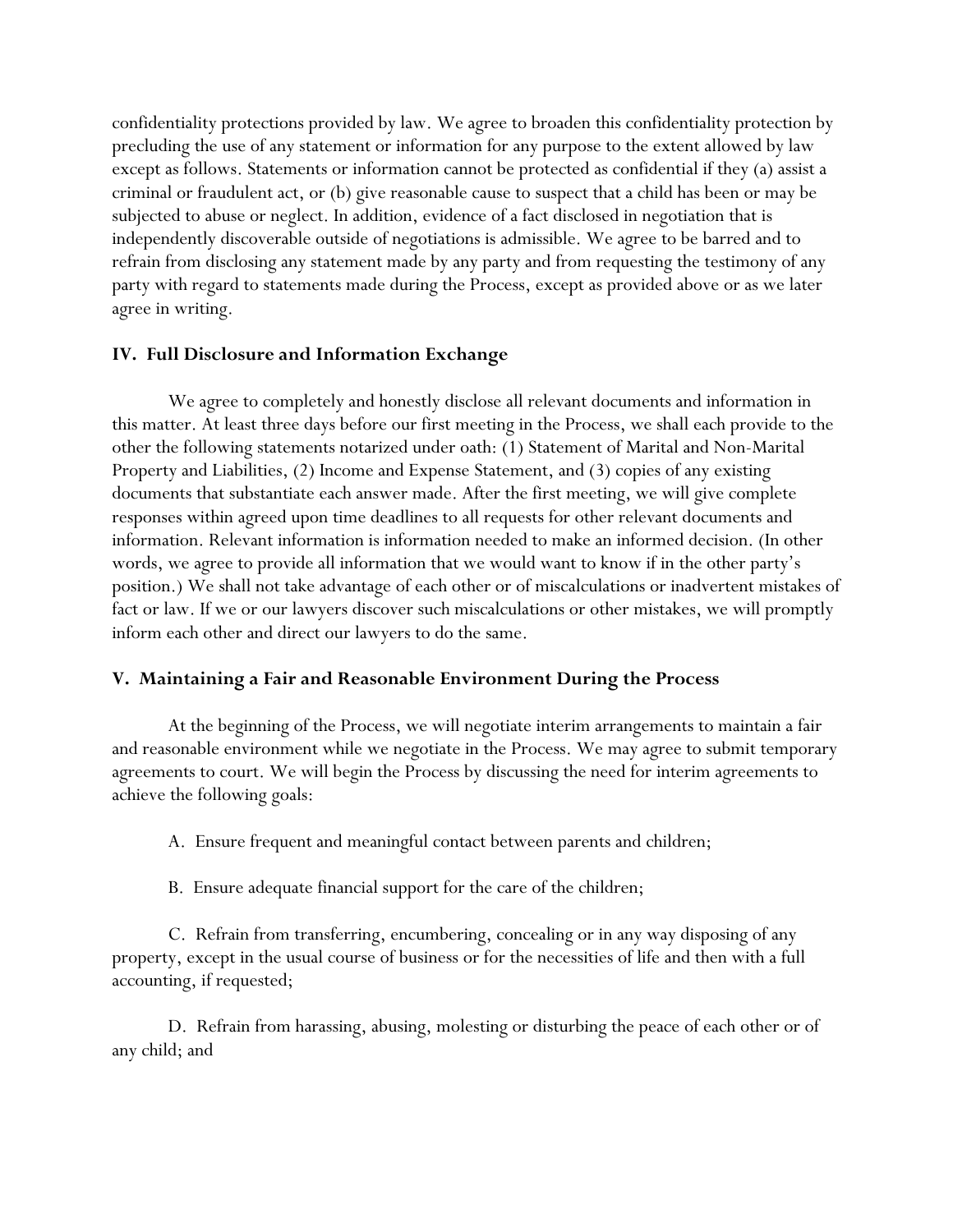E. Maintain without change in coverage or beneficiary designation, all existing contracts of insurance covering the life, health, dental or vision of the children and/or the spouse.

F. Other interim issues:

# **VI. Dealing with Apparent Impasse; Termination of this Agreement**

A. If either of us wants to use litigation or administrative agency action to resolve any issues in this matter, we shall do so only after a ten-day "cooling off" period or in case of an emergency. The cooling off period begins by serving a written notice to the other party (or his or her lawyer). During this period, we will discuss with our lawyers every plausible idea for negotiating an appropriate resolution and we shall discuss the hiring of a mediator to help resolve the problems. Such mediation would be voluntary and take place only by our agreement. We shall share equally the mediator's fee and any administrative costs unless otherwise agreed.

B. If we use the courts or an administrative agency to resolve any issues in this matter, we may litigate in a cooperative spirit under this Agreement or we may terminate this agreement.

C. If we litigate under this Agreement, we will direct our Cooperative lawyers to focus solely on the merits of the issues and avoid tactics that would unnecessarily aggravate the conflict. If we terminate the Cooperative Process, we make no such commitment to litigate in a cooperative spirit.

D. Either of us may discharge a Cooperative lawyer to hire another Cooperative lawyer, who would be bound by all the terms of this Agreement. If we discharge a Cooperative lawyer, we (or our lawyer) shall provide prompt written notice to the other party. The opportunity to retain a new Cooperative lawyer shall be available for a period of thirty days from the date of service of the notice. Failure to retain a substitute Cooperative lawyer within the thirty-day period shall constitute a termination of the Process.

E. We have directed our lawyers to withdraw from the Process if one of them believes that his or her client is withholding or misrepresenting relevant information or otherwise undermining the Process. In this situation, the lawyer will not disclose to the other party or the other party's attorney who decided to terminate the process or the reason for the termination.

F. If the Process is terminated, the provisions of this Agreement related to confidentiality shall continue in effect.

## **VII. Acknowledgment**

We have read this Agreement, understand its terms, and agree to comply with it. We understand that by agreeing to this Process, we may give up certain rights, including formal court